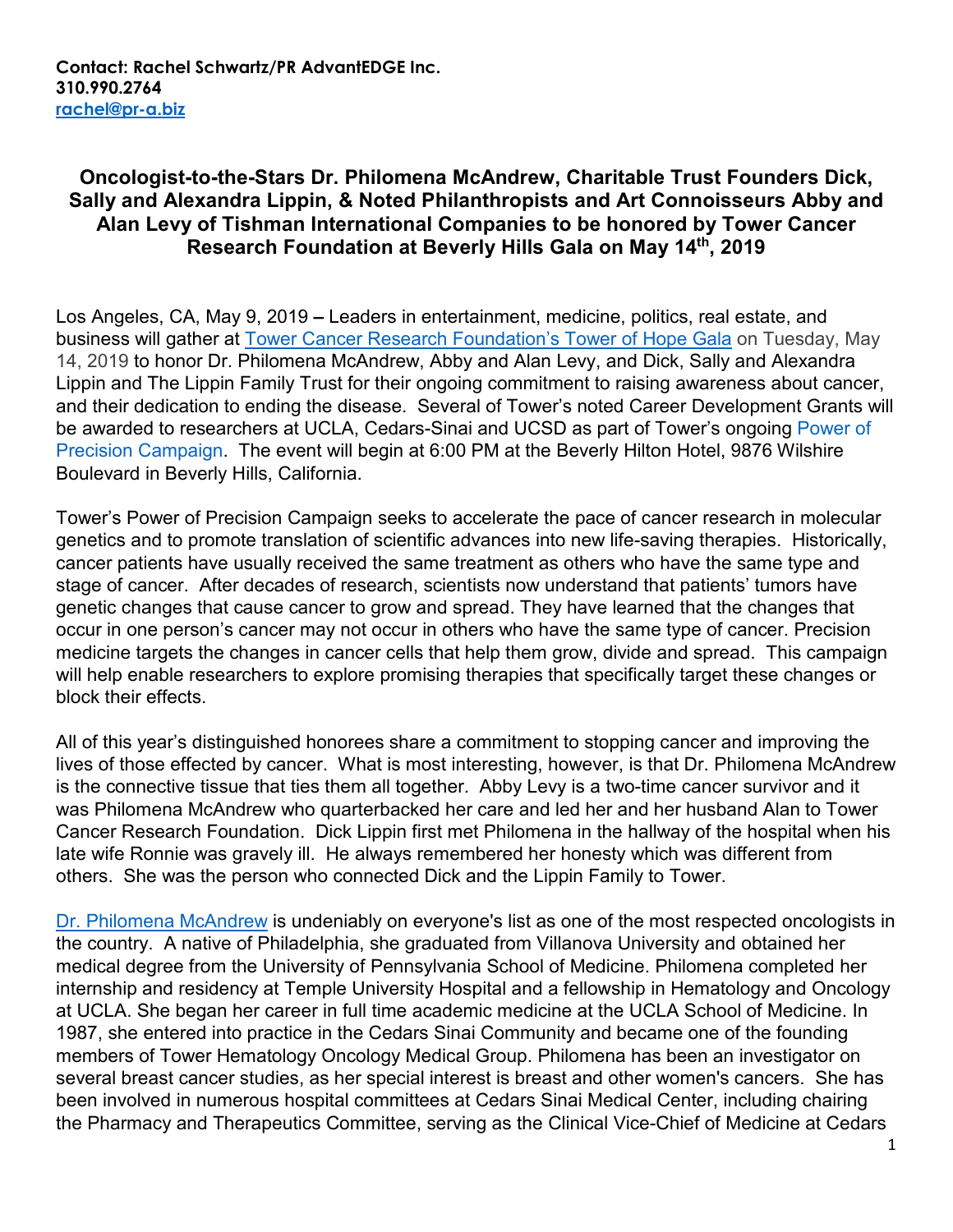Sinai and serving on the Cancer and the Medical Executive Committees. She is a member and Coclinical director of Medical Oncology at the Saul and Joyce Brandman Breast Center, a Center of Excellence at Cedars-Sinai. Philomena has also served as a board member of several cancerrelated charitable organizations, including the Wellness Community, the Lymphoma Research Foundation Medical Advisory Board and Research for Women's Cancer. In addition to maintaining a very active medical practice, she has been married for nearly forty years (to the same man!) and has two children. Philomena's warmth, compassion, good humor, and devotion to her patients have made her much loved.

A two-time breast cancer survivor, [Abby](https://www.towercancer.org/bio-abby-levy/) Levy has dedicated countless hours to helping cancer patients conquer their fears, achieve a positive attitude, and get through their chemotherapy and radiation treatments with the least anxiety possible. After receiving Tower Cancer Research Foundation's Humanitarian Award in 2004, she joined the Tower Board of Directors and served as Board Chair from 2009 to 2011. However, Abby's involvement in health care extends beyond the Tower Cancer Research Foundation. She has been a member of the Cedars Sinai Medical Center Women's Guild Board for more than three decades and served as its president from 1998-2002. Alan [Levy](https://www.towercancer.org/bio-alan-levy/) is Chairman of Tishman International Companies, a commercial real estate management and development company headquartered in Los Angeles. His strong sense of community propelled him to become involved in multiple worthy causes including the Board of Trustees for Harvard-Westlake School, the Executive Committee of the Board of Governors of Cedars-Sinai Medical Center, the Board of Councilors of the University of Southern California School of Social Work, and the Board of Directors of the Tower Cancer Research Foundation. In addition, he also serves as Honorary Consul for the Republic of Bulgaria for Southern California, is a founding Trustee of the Wende Museum of the Cold War, is a former Trustee of the Archives of American Art of the Smithsonian Institution, a former Chair of the American Art Council at Los Angeles County Museum of Art and sits on the Executive Committee of the Western Los Angeles Council of the Boy Scouts of America.

Dick Lippin grew up on Long Island, New York, the son of two very hard working and loving parents. After graduating from college, he headed to Wall Street. Soon after, he met his wife Ronnie, the two moved to Los Angeles and Mr. Lippin began working in the communications business. In 1986, he founded The Lippin Group. With offices in Los Angeles, New York and London, the firm represents some of the most prominent entertainment and media companies around the world. Ronnie continued working in the music business and became one of the most respected professionals in the industry representing major superstars including, Prince, Eric Clapton, Brian Wilson (The Beach Boys), the Bee Gees, Elton John and many, many others. Along the way they had a beautiful daughter, Alex. Unfortunately, in 2004, the Lippins hit a major roadblock. Ronnie was diagnosed with cancer and after battling this dreaded disease, she passed away in 2006. Having been married for a very long time, Dick, and Alex were faced with an emptiness and wondered where life would take them...and then Alex introduced Dick to Sally. Born in Glendale and raised in La Canada Flintridge, California, Sally worked for many years as an actress, while raising her two daughters, Kelly and Nicole. She appeared in television shows (including The Odd Couple, The Jeffersons, Happy Days and Welcome Back Kotter) and numerous commercials. In 2009, Dick and Sally married. After graduating from Brandeis University, Alex began a career in communications, building a fashion, jewelry and special events division at The Lippin Group. In 2016, with her father's blessing, Alex left the Company to join Elyse Walker, where she currently heads up the company's marketing, jewelry and fine art departments. Dick, Sally and Alex consider themselves to be the luckiest of people because they are able to do the things that are the most important - to enrich the